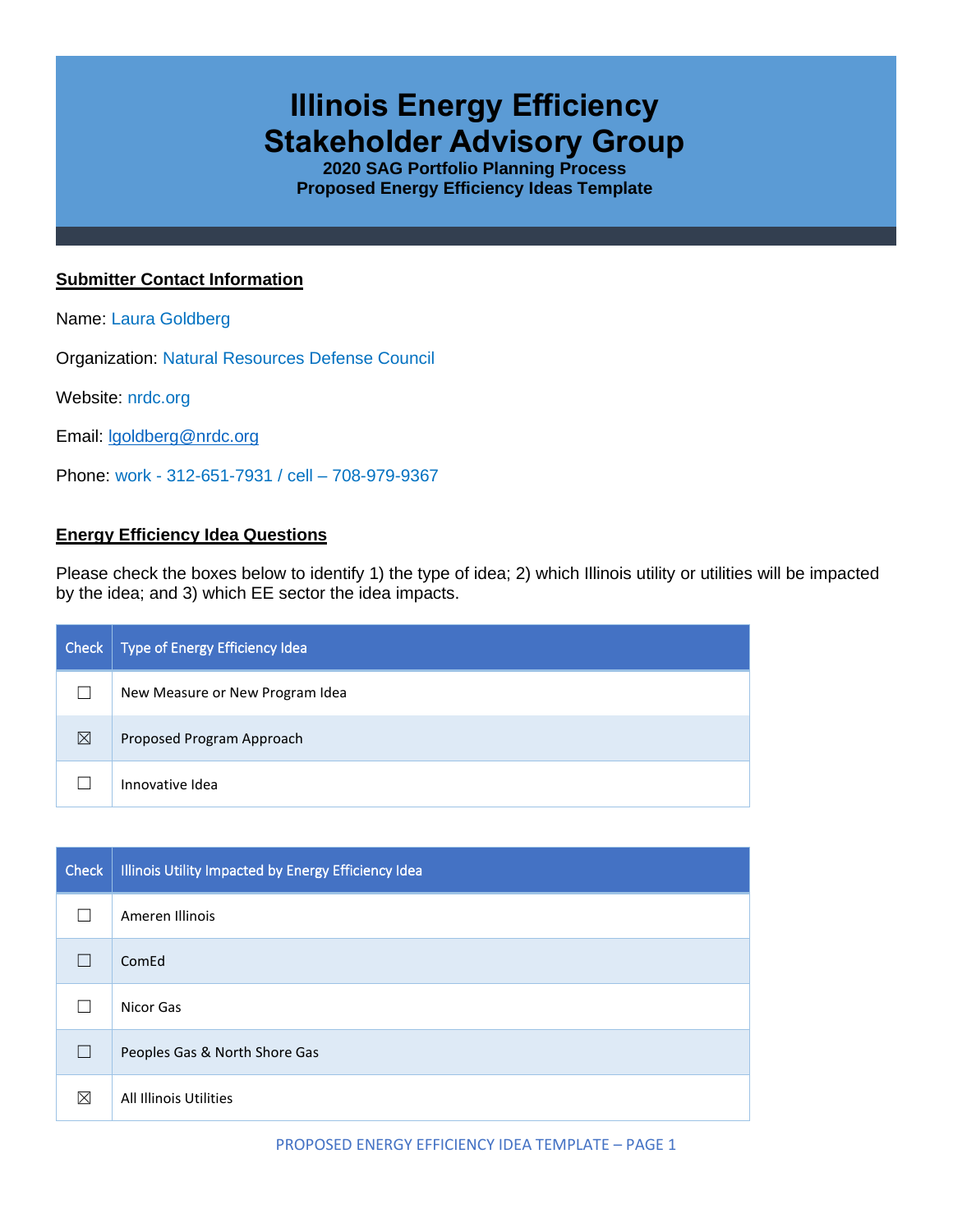| <b>Check</b> | Energy Efficiency Sector Targeted by Energy Efficiency Idea                  |
|--------------|------------------------------------------------------------------------------|
|              | Residential Customers – Single Family (non-income qualified/income eligible) |
|              | Residential Customers – Multifamily (non-income qualified/income eligible)   |
|              | Residential Customers – Single Family Income Qualified/Income Eligible       |
| ⊠            | Residential Customers – Multifamily Income Qualified/Income Eligible         |
|              | Small Business Customers (commercial & industrial sector)                    |
|              | Medium/Large Business Customers (commercial & industrial sector)             |
|              | Other (research & development, emerging technologies, market transformation) |

## **Additional Questions**

1. **Description of Idea:** Describe the proposed idea, including the purpose of the suggested idea and rationale. Describe whether this is an idea that could be implemented in an existing EE program, or whether the idea involves establishing a new measure or program. Please indicate whether additional research may be required before implementation.

*Questions to consider: What issue will this proposed change resolve? Will the proposed change increase participation and result in increased energy savings? Will this reduce costs? Will this*  increase customer satisfaction? Will this help achieve statutory goals? Will this help increase *program penetration?* 

# **Income Qualified Multifamily Budget and Program Design Enhancements:**

**Overview –** Increase budgets and implement best practice program design for Income Qualified Multifamily (IQ MF) programs, in order to adequately serve IL's affordable multifamily housing owners and residents. This housing stock still has significant untapped energy savings potential in IL. If IQ MF buildings and units are served comprehensively, these enhancements will lead to increased energy savings and non-energy benefits from the IQ MF programs. The goal of these enhancements is to produce comprehensive, whole-building savings and benefits that meet customer needs across all fuels and parts of the building.

#### Outline of idea description:

- **1. IQ MF Budget Proposals** 
	- a. Electric
	- b. Gas

## **2. Program Design Best Practices**

- a. Comprehensive Whole Building Approach & Incentives
- b. True One-Stop Shop
- c. Gas and Electric Utility Co-Delivery
- d. Connections to Financing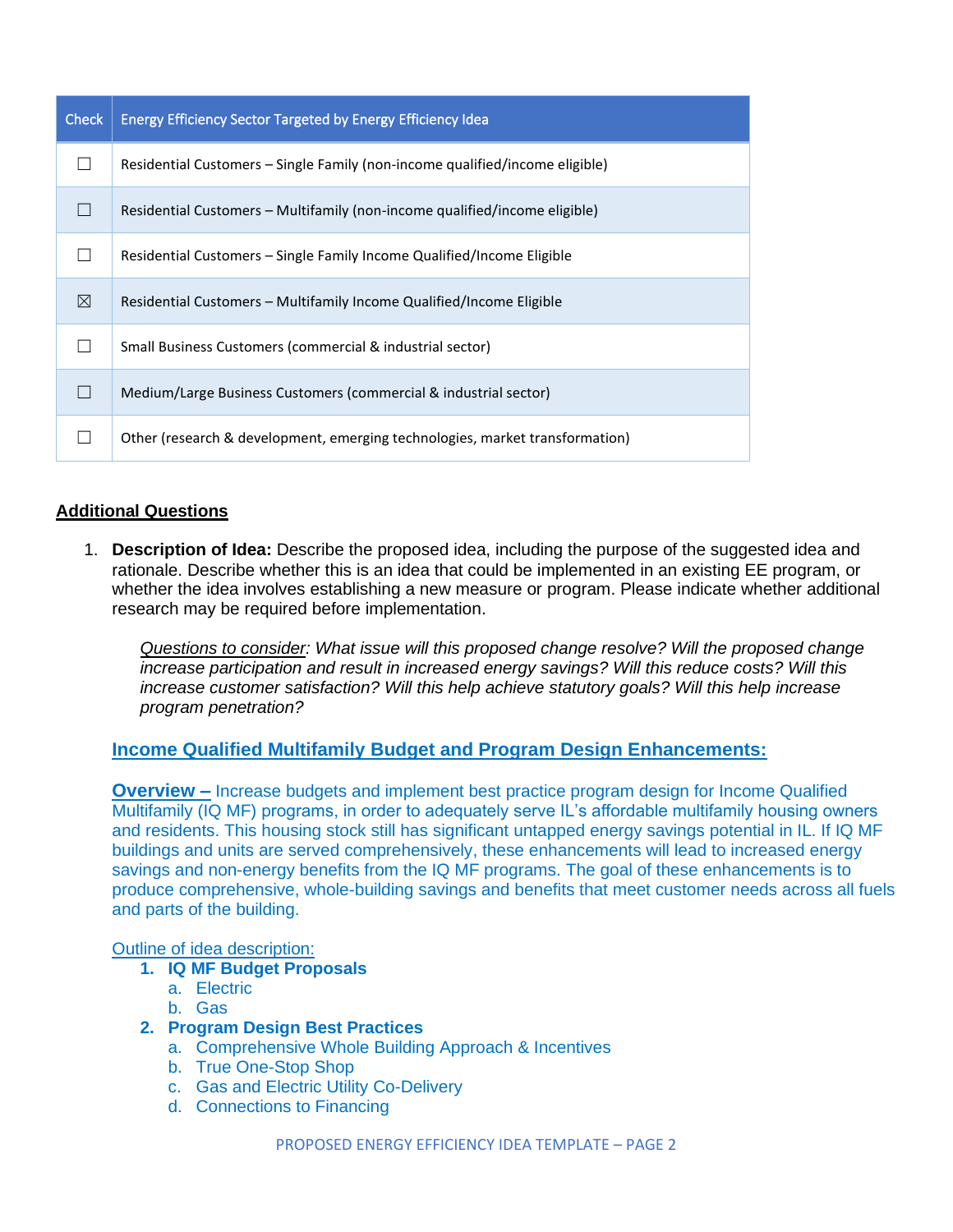- e. Collaboration with the IL Housing Development Authority (IHDA)
- f. Comprehensive, Detailed Reporting

# **1. IQ MF Budget Proposals**

- a. IQ MF *Electric* Budget Proposals:
	- i. Ameren IQ MF annual electric budget for 2022-2025 **\$6-\$8M**/**year** 
		- 1. Will likely need to include ramp up time in 2022 to get up to this budget level.
	- ii. ComEd IQ MF annual budget for 2022-2025 **minimum of \$12.4 M/year**
- b. IQ MF *Gas* Budget Proposals
	- i. Ameren IQ MF gas budget for 2022-2025 consider necessary ramp-ups, given requested increases on the electric side. Discuss a range **of 30-50% of IQ gas budget being spent on IQ MF**.
	- ii. PG/NSG IQ MF budgets for 2022-2025 ensure that at least the minimum percentage spend on IQ MF from the last portfolio's stipulation agreement is met and maintained (**at least 40% of IQ budgets should be spent on MF**).
	- iii. Nicor IQ MF budget for 2022-2025– ensure that at least the minimum percentage spend on IQ MF from the last portfolio's stipulation agreement is met and maintained (**at least 30% of IQ budgets should be spent on IQ MF**)

# **2. Program Design Best Practices**

All IL utilities should incorporate the following Income Qualified Multifamily program best practices, recognizing that some programs are already incorporating many of these elements – while others are not.

# **a. Comprehensive Whole Building Approach & Incentives**

- **i.** A whole building approach includes measures and incentives for all types of IQ MF spaces addressed comprehensively in one program. All the in-unit, common area, building systems, building envelope, and outdoor measures should be addressed in one program. IQ MF Building owners should be given an understanding of the full scope of all available energy efficiency offerings.
- **ii.** This includes creating a system that ensures owners brought in for rebates by trade allies receive energy assessments and/or information about all available offerings for their property, not just the equipment for which they initially applied for rebates.
- **iii.** This whole building approach requires free direct install measures, and generous whole-building and common area incentives. This should be served in one IQ MF program, rather than one program for direct install, another for common areas, and another for whole building work. For common area and in-unit prescriptive and custom measures, incentives are substantially increased compared to non-income qualified MF incentives to spur deep saving investments**.** The following is recommended in order to properly incentivize whole building work in one program:
	- 1. Cover 100% of the total cost for direct install measures across the entire property
	- 2. Cover 100% of the total cost for in-unit measures where the tenant pays the utility bill
	- 3. Cover an average of 40-50% of the total cost for common area, envelope, building systems, and outdoor measures, as well as for in-unit measures in master-metered buildings
- iv. This whole building approach also includes new measures to reach deep savings in IQ MF properties, such as IQ MF heat pumps *(see more detailed, separate NRDC IQ MF heat pump proposal)*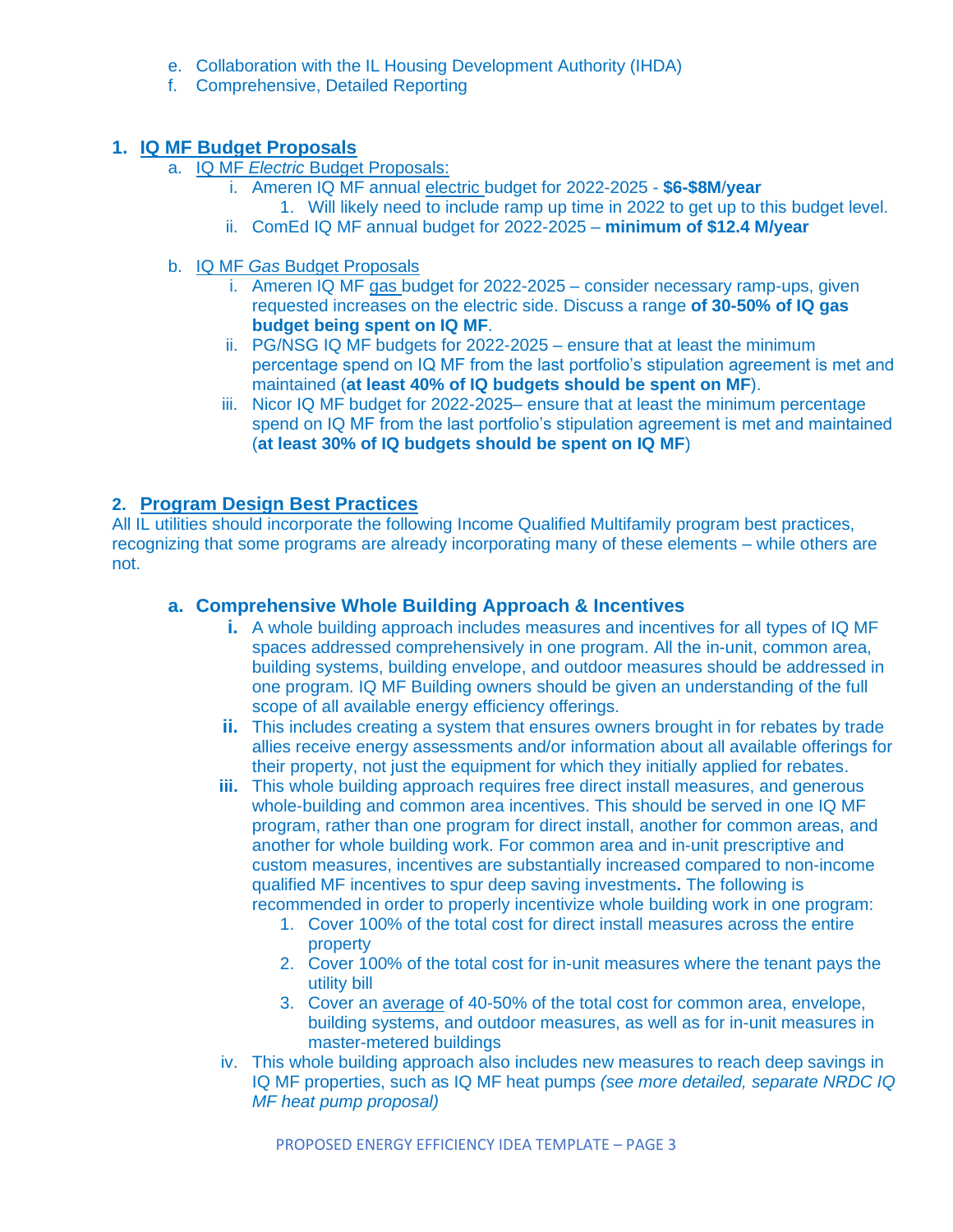## **b. True One-Stop Shop Design**

A one-stop shop program design consists of elements that help deliver IQ MF programs in a comprehensive, easy-to-use way for building owners. It is helpful to overcome some of the administrative barriers of delivering IQ MF programs and reduce confusion for building owners. The key elements of a one-stop shop include:

- i. Single Point of Contact
- ii. Comprehensive Technical Assistance
- iii. Single Application
- iv. Assistance with access to financing

The following best practices from Energy Efficiency for All and ACEEE outline additional details on the elements of a true one-stop shop:

| <b>Energy Efficiency for All</b><br>(https://www.energyefficiencyforall.org/resources/one-stop-shops-for-the-<br>multifamily-sector/)<br><b>One-Stop Shops for the Multifamily Sector</b> <sup>28</sup>                                                                                                                                                                                                                                                                                                                                                                                                                                                                                                                                                                                                                                                                                                                                                                                                                                                                                                                                                                                                                                                                                                                                                                                                                                                                                            | <b>ACEEE</b><br>(http://aceee.org/research-<br>report/e13n)<br><b>Apartment Hunters: Programs</b><br><b>Searching for Energy Savings in</b><br><b>Multifamily Buildings</b> <sup>29</sup>                                                                                                                                                                                                                                                                                                                                                                                                                                                                                                                                  |
|----------------------------------------------------------------------------------------------------------------------------------------------------------------------------------------------------------------------------------------------------------------------------------------------------------------------------------------------------------------------------------------------------------------------------------------------------------------------------------------------------------------------------------------------------------------------------------------------------------------------------------------------------------------------------------------------------------------------------------------------------------------------------------------------------------------------------------------------------------------------------------------------------------------------------------------------------------------------------------------------------------------------------------------------------------------------------------------------------------------------------------------------------------------------------------------------------------------------------------------------------------------------------------------------------------------------------------------------------------------------------------------------------------------------------------------------------------------------------------------------------|----------------------------------------------------------------------------------------------------------------------------------------------------------------------------------------------------------------------------------------------------------------------------------------------------------------------------------------------------------------------------------------------------------------------------------------------------------------------------------------------------------------------------------------------------------------------------------------------------------------------------------------------------------------------------------------------------------------------------|
| 1. A one-stop shop can provide coordination across electricity, gas, and water<br>programs and consists of:<br>- A single point of contact<br>- A universal intake application<br>- Comprehensive technical assistance - Streamlined access to all<br>multifamily<br>A true one-stop shop includes many elements that an incomplete one-stop<br>2.<br>shop may not include:<br>Coordinated access to other programs or co-delivery rather than<br>$\circ$<br>referrals<br>A single application rather than multiple applications<br>$\circ$<br>A comprehensive audit and benchmarking rather than a limited<br>$\circ$<br>audit<br>Energy auditor develops a recommended scope of work, including<br>$\circ$<br>a comprehensive set of improvements, installation costs, available<br>utility incentive programs, available financing options, and<br>economic benefits<br>Single point of contact assists with coordination of rebates,<br>$\circ$<br>incentives, and financing options, including outside sources<br>Client is provided with a list of qualified and available contractors<br>$\circ$<br>and help evaluating bids, selecting contractors, and scheduling<br>Single point of contact is involved in communications with<br>$\circ$<br>contractors and project managers, and monitors progress<br>Quality inspections on 100% of participating properties, during<br>$\circ$<br>installation when necessary, and at project completion<br>Additional best practices include:<br>3. | 1. Provide a one-stop shop for<br>program services.<br>2. Incorporate on-bill<br>repayment or low-cost<br>financing.<br>3. Integrate direct installation<br>and rebate programs.<br>4. Streamline rebates and<br>incentivize in-unit measures<br>to overcome split incentives.<br>5. Coordinate programs across<br>electric, gas, and water<br>utilities.<br>6. Provide escalating incentives<br>for achieving greater savings<br>levels.<br>7. Serve both low- income and<br>market-rate multifamily<br>households.<br>8. Align utility and housing<br>finance programs.<br>9. Partner with the local<br>multifamily housing<br>industry.<br>10. Offer multiple pathways for<br>participation to reach more<br>buildings. |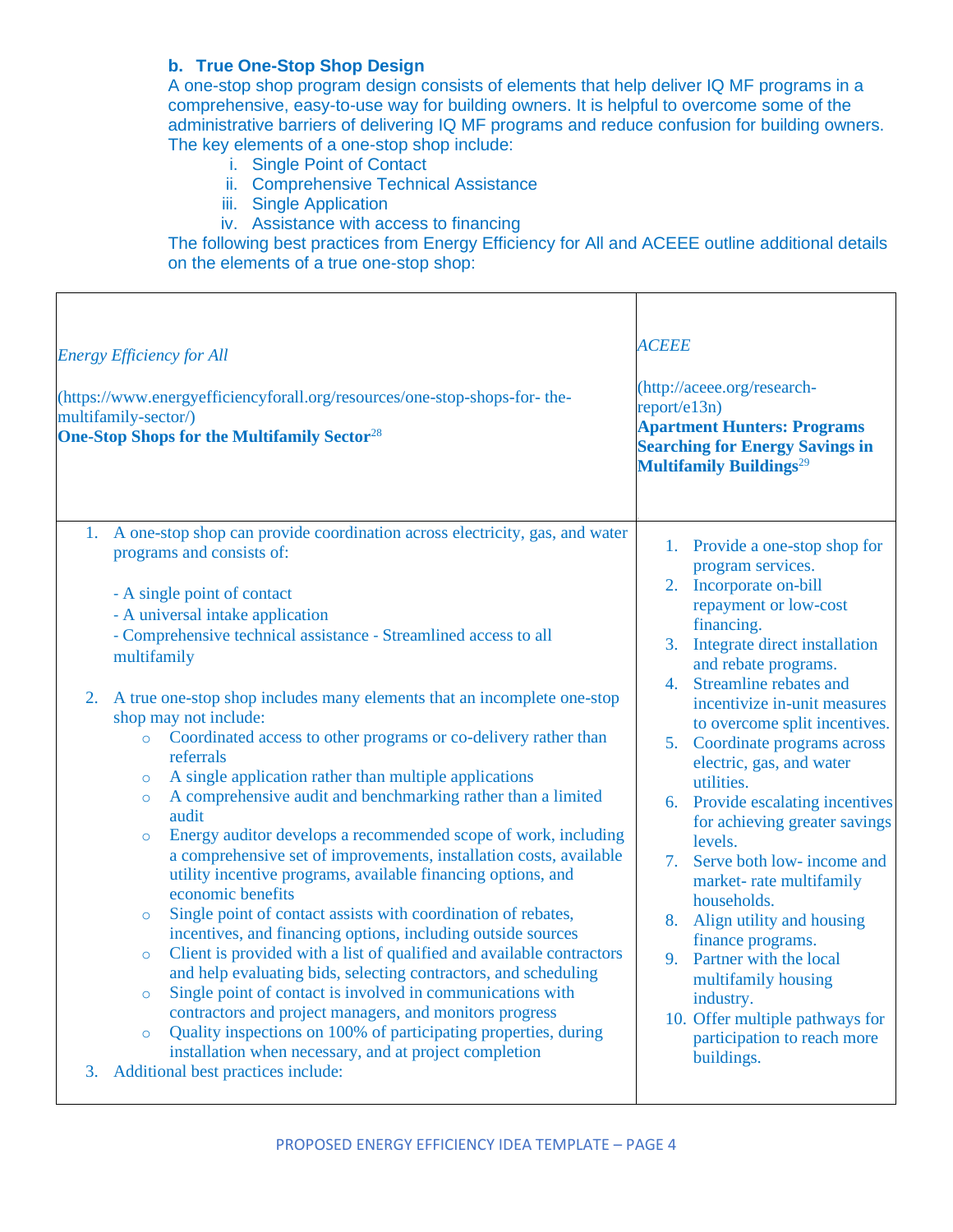| - Form partnerships                                                           |  |
|-------------------------------------------------------------------------------|--|
| - Provide technical assistance                                                |  |
| - Guarantee program funding and program budgets for at least three years      |  |
| - Assure integrated scopes of work and count savings across electricity, gas, |  |
| and water programs                                                            |  |

## **c. Gas and Electric Utility Co-Delivery of IQ MF Programs**

- i. In any areas where gas and electric utilities have overlapping territory, there should be close collaboration and co-delivery of IQ MF programs. This includes:
	- 1. Collaborative marketing and outreach of IQ MF programs
	- 2. Collaborative applications
	- 3. Collaborative assessments (that screen for both gas and electric measures)
	- 4. Collaborative delivery and implementation of work
	- 5. Collaborative QC/QA inspections
- ii. This should occur (if it's not already) in the following shared territories:
	- 1. ComEd + Peoples Gas/North Shore Gas
	- 2. ComEd + Nicor
	- 3. Ameren + Nicor
- iii. Utilities should also look for opportunities to collaborate with any overlapping municipal, cooperative, and/ or water utilities in their territories as well.

#### **d. Connections to Financing**

- i. An element of a one-stop shop is helping to connect IQ MF owners with available financing (wherever rebates aren't covering 100% of the cost of upgrades). While this is touched on above in the one-stop shop section, this section includes some additional best practices.
- ii. Note that it is important to always offer incentives/rebates first, and then use financing to help owners to fill any gaps. Financing should be available for IQ MF building owners only, any in-unit equipment should be fully covered and not the responsibility of IQ MF building tenants. It is important to not add any additional debt/burden to IQ MF tenants.
- iii. Expand On-Bill Financing and other utility-offered financing programs to include options for IQ MF building owners.
- iv. Identify other local and state financing options. Ensure building owners are aware of these options when they're assessing what work to move forward with.
- v. Provide additional assistance to owners to help them directly connect to financing offerings. This should go beyond referrals and should include making a direct connection and helping owners apply for any necessary financing.
- vi. Explore the merits of discounted financing
- **e. Collaboration with the Illinois Housing Development Authority (IHDA)**
	- **i.** Connect regularly with the state housing finance agency the Illinois Housing Development Authority (IHDA). IHDA awards low-income housing tax credits (LIHTC) to affordable multifamily developers and owners across the state. They also work closely with affordable housing owners at their time of re-financing (usually every 15-20 years). This time of re-financing is a key time for owners to consider upgrades to their properties, which means it is a key time for utilities to get energy efficiency offerings in front of owners. IHDA keeps track of when developers and owners are up for re-financing. The earlier the affordable housing owners add energy efficiency improvements to their upgrade re-financing plan the better. It is often helpful for owners to receive a rebate commitment letter – so they know how much they can expect to receive from utility energy efficiency programs as they plan their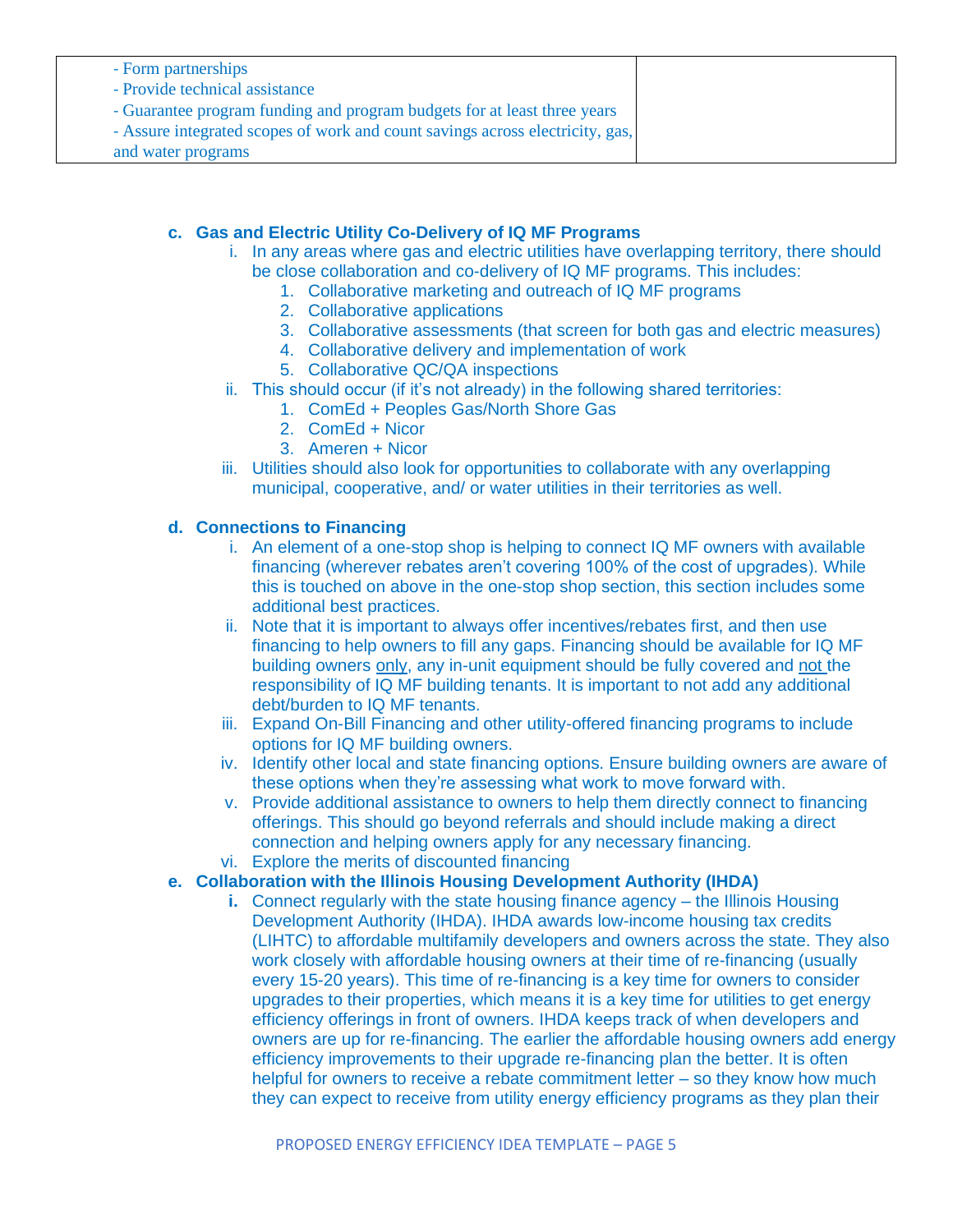capital stack of how to pay for their upgrades. Utilities should consider regular meetings, 1-2 times a year with IHDA staffers to collaborate more going forward.

## **f. More Comprehensive, Detailed Reporting**

- i. More comprehensive, detailed reporting is needed to understand the performance and effectiveness of IQ MF programs. At a minimum, all IL utilities should report their income-qualified program data separately by single-family and multi-family. Additionally, more detailed/consistent data is needed on the following categories (to be discussed further):
	- 1. Budgets
	- 2. Savings
	- 3. Participation (buildings and units)
	- 4. Measure level data
	- 5. Direct install vs. whole building work
	- 6. Incentives
	- 7. Outreach
	- 8. Implementers
	- 9. Property types
- 2. **Implementation:** How will this idea be delivered to the target market? Describe marketing strategies used to reach the target market and minimize market confusion.

Should be integrated with current delivery mechanisms for the utility's IQ MF programs.

For programs that will need to ramp up their IQ MF performance, here are some additional suggestions for how to reach IQ MF building owners:

- Regular conversations/meeting with IHDA
- Share information with affordable MF owners via e-newsletters of affordable housing groups, trade associations, etc. and/or requesting to attend and present at a meeting
	- o Examples of groups to share information with:
		- **Preservation Compact**
		- IL Housing Council
		- **IL Association of Housing Authorities**
		- Housing Action IL
- Have an affordable housing and EE session at IL affordable housing conferences, such as:
	- o IL Affordable Housing Forum
	- o Housing Action IL
- Share information on IQ MF programs with cities, counties, and other local units of government to put on their websites and in their newsletters
- Search for affordable housing properties via the [National Housing Preservation Database](https://preservationdatabase.org/) includes a database, mapping, research, and more. Can assist in searching for affordable housing properties by location, funding stream, or subsidy end date
- 3. **Background:** Describe where the idea originated from, including whether this idea has been successfully implemented in other jurisdictions. Provide specific background information that will help utilities and SAG participants understand the proposed idea.

*Questions to consider: In what jurisdiction has this idea been successfully implemented? Do you have information on eligible customers, participation achieved, and/or savings achieved? Do you have access to reports describing the successful idea / program approach?* 

**Rationale** –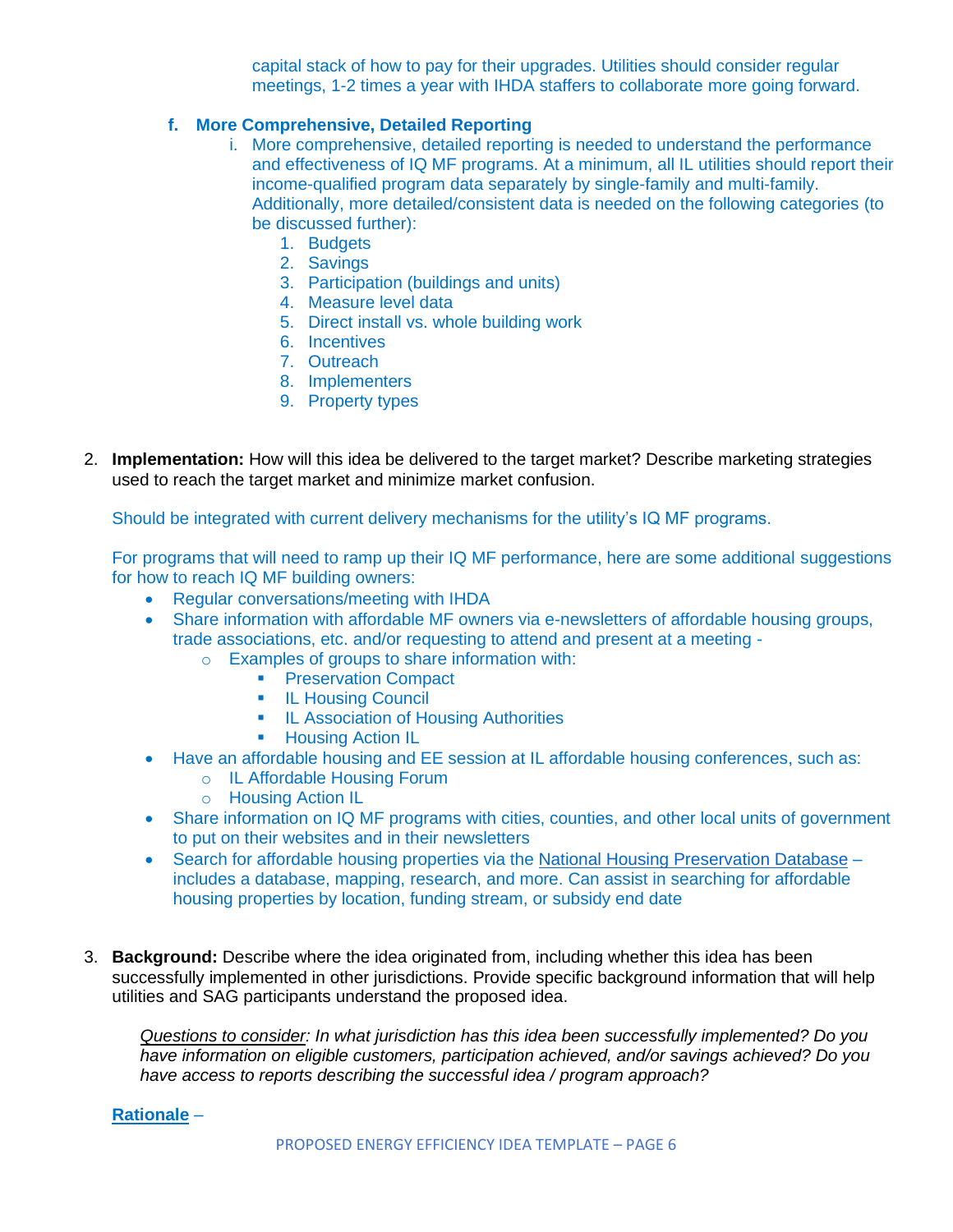IQ MF Sector is Underserved and IQ MF High Energy Burden - The low-income multifamily sector has traditionally been an underserved sector by energy efficiency programs – often due to administrative barriers. Yet, this sector has a high need for energy efficiency improvements. Low-income multifamily households face a higher energy burden than non-low-income households. A 2016 report by Energy Efficiency for All and the American Council for an Energy Efficient Economy that looked at energy burden across 48 metropolitan areas found that low-income multifamily households had a median energy burden of 5.0 percent compared to only 3.5% for households generally and 1.5% for non-lowincome multifamily households. The median low-income multifamily household spends 5% of its gross income on energy utility spending. The study also found that low-income multifamily households "faced the highest average energy burdens in the Southeast and Midwest regions" compared to other regions.

## **Background on budget numbers:**

- Ameren IQ MF electric budget proposal
	- o For budget low-end: [EEFA Potential Study](https://assets.ctfassets.net/ntcn17ss1ow9/43sFlEPlqHiP7pTAdcVvVX/25565f05fb3c3fba069e1f2a2244f27e/EEFA_Potential_Study.pdf) base case maximum achievable potential scenario costs for Ameren IL (\$60M) (table 20) divided by 20 years of the study (\$3M)+ additional budget for heat pumps (\$3M).
	- $\circ$  For budget high-end:  $\frac{1}{2}$  of the Ameren IQ MF budget (\$8M)
- ComEd IQ MF
	- o [EEFA Potential Study](https://assets.ctfassets.net/ntcn17ss1ow9/43sFlEPlqHiP7pTAdcVvVX/25565f05fb3c3fba069e1f2a2244f27e/EEFA_Potential_Study.pdf) base case maximum achievable potential scenario costs for ComEd (\$248M) (table 20) divided by 20 years of the study (\$12.4M)
- **Gas budgets** 
	- o Based on minimum percentages for IQ MF outlined in stipulation agreements from 2018- 2021 plans
- 4. **Idea Impact:** Provide additional information on the customer segment that will be targeted with the program idea, including how and why this idea will have a positive impact on customers participating in Illinois EE programs.

*Questions to consider: What level of impact will this idea have on current EE programs? How much additional market share do you estimate this change will impact?*

This idea will assist the utilities in realizing additional energy savings and untapped potential from their IQ MF programs, by reaching more properties and serving them in a comprehensive way. It will also help affordable multifamily owners and tenants across IL receive the long-term bill savings and nonenergy benefits of energy efficiency work that they need.

5. **Duration:** Is this idea intended to be offered for the duration of the 4-year EE Plan or as a pilot measure or program?

#### Duration of 4-year EE Plans

6. **Estimated Budget:** Provide the total estimated budget for each program year (2022 – 2025).

See proposed budgets under question #1

7. **Estimated Participation:** Provide participation totals for each program year (i.e. number of measures installed, number of customer participants, etc.)

## TBD - For further discussion

#### **Sources**